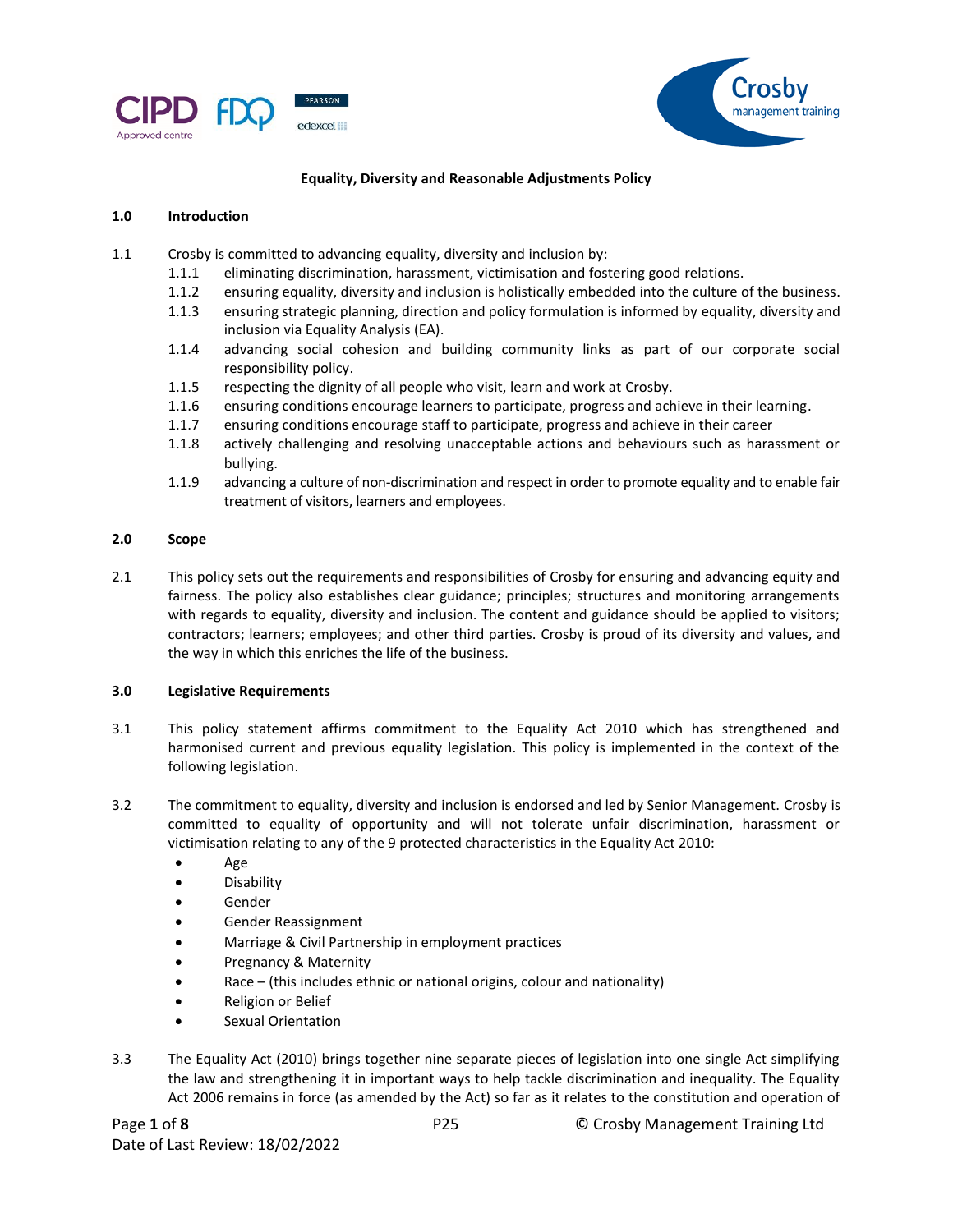



the Equality and Human Rights Commission. The nine separate pieces of legislation are: Equal Pay Act 1970; Sex Discrimination Act 1975; Race Relations Act 1976; Disability Discrimination Act 1995; Employment Equality (Religion or Belief) Regulations 2003; Employment Equality (Sexual Orientation) Regulations 2003; Employment Equality (Age) Regulations 2006; Equality Act 2006, Part 2; Equality Act (Sexual Orientation) Regulations 2007.

- 3.4 Crosby respects the dignity and diversity of all our learners and employees, regardless of personal characteristics and differences. It is our aim to give everyone the greatest opportunity, even if this means that we employ positive action, to develop and fulfil individuals' potential. We value the contribution each person can make to the business. We believe that treating people fairly is right and makes good business sense.
- 3.5 This means that Crosby will:
	- 3.5.1 Not tolerate any form of victimisation, discrimination or harassment on any grounds.
	- 3.5.2 Provide appropriate, sensitive and accessible services to everyone.
	- 3.5.3 Work to eradicate prejudice, discrimination, harassment and negative stereotyping.
	- 3.5.4 Ensure that everybody who is in learning or works at the business is respected and valued.
	- 3.5.5 Make reasonable adjustments for disabled learners, contractors and employees to ensure fair and equal access to services and opportunities.
	- 3.5.6 Promote and support as appropriate the use of a range of flexible working patterns to enable those working for us to balance home and work responsibilities.
	- 3.5.7 Support people in a phased return to work after extended periods of absence.
	- 3.5.8 Treat people fairly, irrespective of their working arrangements and develop employees and learners so that they are able to reach their full potential.
- 3.6 Our aim is to create an environment where people give of their best, allowing them to develop and grow and achieve their full potential. We aim to achieve this commitment by treating all persons equitably, and by removing barriers to advancing a culture of fairness. This policy details our position with regard to all aspects of equality and diversity.

# **4.0 Definitions**

- 4.1 Crosby recognises the below terms to have the following definitions. This understanding of each term informs the way in which Crosby implements the Equality, Diversity and Reasonable Adjustments Policy:
	- 4.1.1 **Equality** A revised term for 'equal opportunities'. It is based on the legal obligation to comply with anti-discrimination legislation. Equality protects people from being discriminated against and gives people fair access to opportunities - i.e. that all learners have the same right of access to services and resources to meet their specific needs. Consequently, to ensure equality of opportunity, some individuals and / or groups may be treated differently in order to meet their different needs.
	- 4.1.2 **Diversity** The range of visible and non-visible differences that exist between people. Managing diversity harnesses and celebrates these differences to create a productive environment in which everybody feels valued, where talents are fully utilized and in which organizational objectives and targets are met.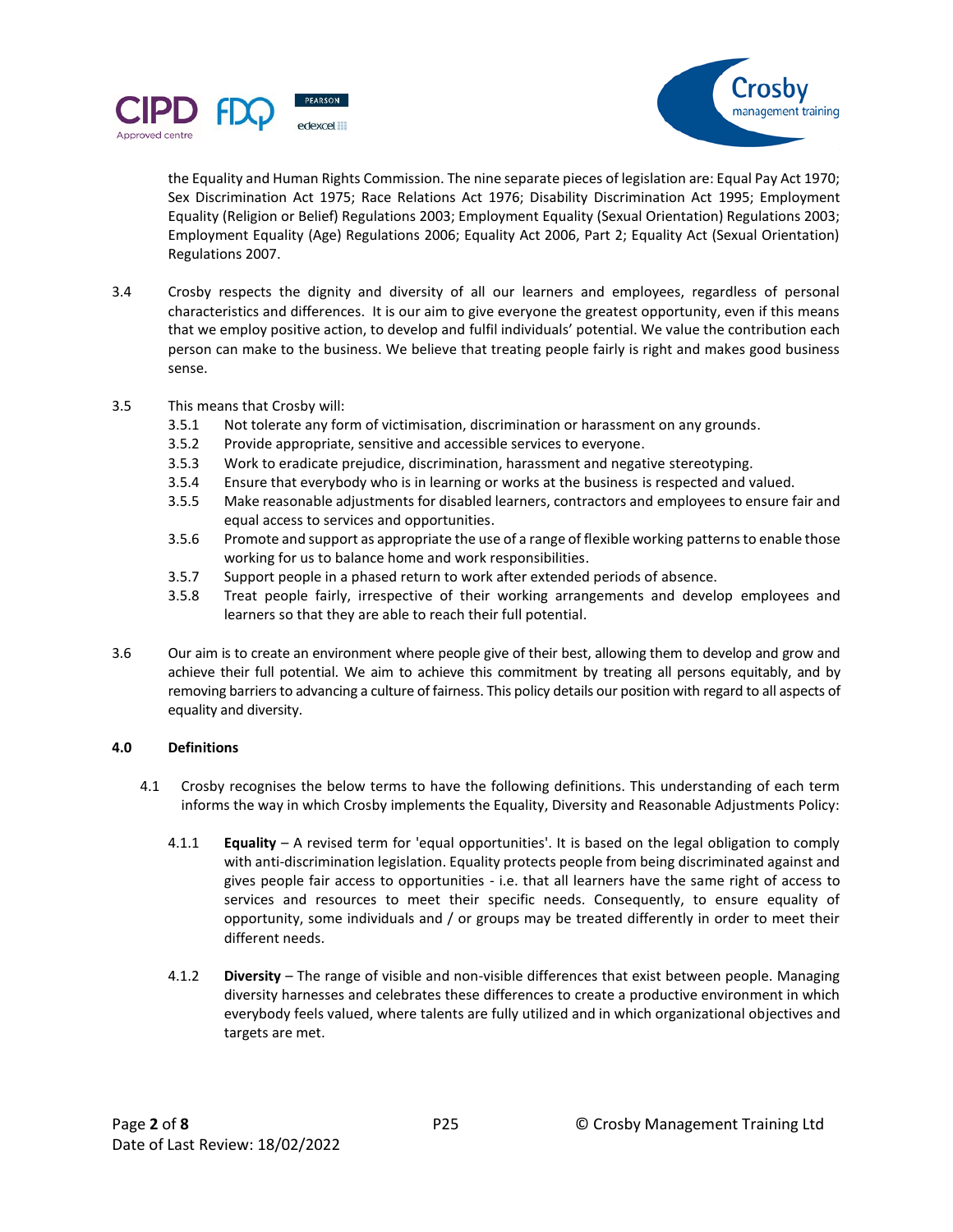



- 4.1.3 **Inclusion**  The overarching strand encompassing equality, diversity and human rights that focuses positively on individuals and/or groups who may feel or are, excluded from services for whatever reason.
- 4.1.4 **Reasonable adjustments** The process by which action is taken to ensure as equal access as possible to all assessments for all learners, minimising the effect(s) of a disability or difficulty that would have otherwise caused the learner to have been at a disadvantage during the assessment.
- 4.1.5 **Failing to make reasonable adjustments** Employers and service providers have a duty to make reasonable adjustments for disabled employees and service users to enable fair access. This duty is anticipatory and must be reviewed on a regular basis to ensure adjustments made are appropriate. Failing to do so is direct disability discrimination.
- 4.1.6 **Special considerations** Potential adjustment made after the fact, the scale of which would be judged on a case-by-case basis, to ensure a learner has not been disadvantaged during the assessment process. This may be given to a learner who has suffered from a temporary injury or illness, or who has suffered from adverse circumstances at the time of the assessment.
- 4.1.7 **Direct discrimination** Treating a person less favourably than another in comparable circumstances because of a protected characteristic. In the case of pregnancy and maternity direct discrimination, this can occur if a person has the protected characteristic without needing to compare treatment to someone else.
- 4.1.8 **Associative discrimination** Direct discrimination against someone because they are associated with another person with a protected characteristic. (This includes carers of disabled people and elderly relatives, who can claim they were treated unfairly because of duties that they had to carry out at home relating to their care work. It also covers discrimination against someone because, for example, their partner is from another country). This does not apply to marriage and civil partnerships and pregnancy and maternity leave.
- 4.1.9 **Discrimination by perception** Direct discrimination against someone because others think they have a protected characteristic, even if they don't.
- 4.1.10 **Indirect discrimination** Putting in place a policy or practice that has a differential (positive or negative) impact on someone with a protected characteristic than someone without one, when this cannot be objectively and legitimately justified.
- 4.1.11 **Discrimination arising from disability**  Treating a disabled person unfavourably because of something connected with their disability when this cannot be objectively justified. For example, prohibiting an employee from taking time off or breaks for medical treatment.
- 4.1.12 **Harassment**  Unwanted conduct which has the purpose or effect of violating someone's dignity, or which is hostile, degrading, humiliating or offensive to someone with a protected characteristic or in a way that is sexual in nature. The Act also offers protection to people who do not have a "protected characteristic" but find behaviour offensive, even if not directed at them.
- 4.1.13 **Victimisation**  Treating someone unfavourably because they have taken (or might be taking) action under the Equality Act or supporting someone who is doing so.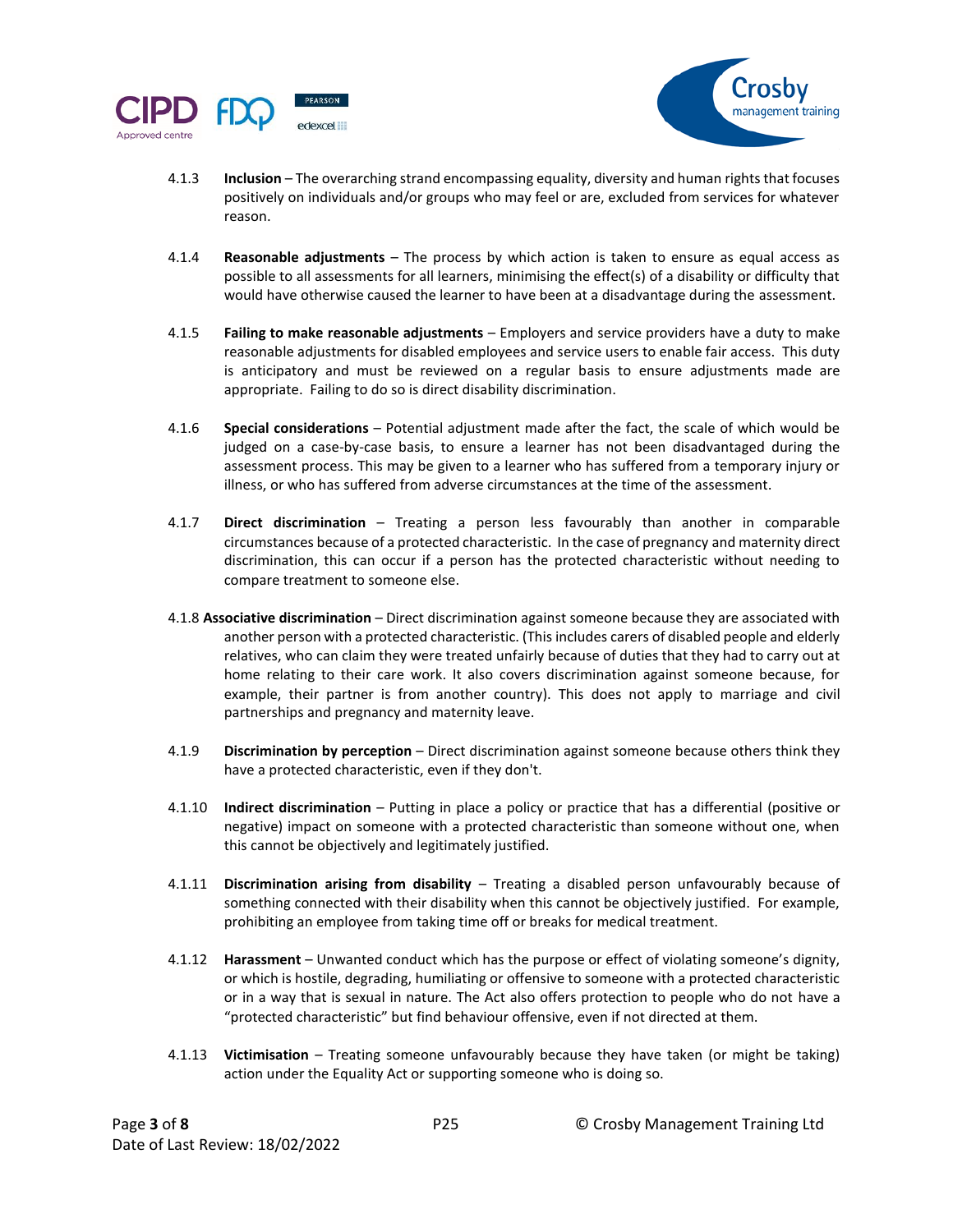



# **5.0 Responsibilities**

- 5.1 Everyone in the business has a responsibility to give full and active support for the Equality, Diversity and Reasonable Adjustments Policy by ensuring:
	- 5.1.1 the policy is known, understood and implemented.
	- 5.1.2 their behaviour at all times takes into account the sensibilities of others.
	- 5.1.3 everyone is treated with respect and dignity.
	- 5.1.4 behaviour not in accordance with the Equality, Diversity and Reasonable Adjustments Policy is challenged and acted upon.
- 5.2 Within this general responsibility, there are some specific responsibilities:
	- 5.2.1 The Senior Leadership Team for the effective implementation, embedding and championing of the Equality, Diversity and Reasonable Adjustments Policy, actions and strategies.
	- 5.2.2 The Designated Safeguarding Lead for the co-ordination of policy development; implementation; monitoring and review of progress.
	- 5.3 Crosby designates the Designated Safeguarding Lead as having overall responsibility for equality, diversity and inclusion. **Craig McNaughton** currently holds this post and these responsibilities.

## **6.0 Key Principles and Commitments**

- 6.1 Crosby strongly believes that the equality and diversity of the local communities in the UK is one of our greatest strengths and our most valuable asset. Crosby is fully committed to equality, diversity and inclusion, and believes that all individuals have an equal right to develop and achieve their full potential.
- 6.2 In accordance with the Equality Act 2010, the business supports the development of a society in which:
	- 6.2.1 People's ability to achieve their potential is not limited by prejudice or discrimination
	- 6.2.2 There is respect for and protection of each individual's human rights
	- 6.2.3 There is respect for the dignity and worth of each individual
	- 6.2.4 Each individual has an equal opportunity to participate in society
	- 6.2.5 There is mutual respect between groups based on understanding and valuing of diversity and on shared respect for equality and human rights
- 6.3 Crosby believes that all forms of prejudice and discrimination are unacceptable. It recognises its obligations and responsibilities as an employer and as a provider of learning and qualifications. Crosby will seek to reflect its commitment to equality, diversity and inclusion in its dealings with members of the public, other agencies and suppliers of services and supplies.
- 6.4 Crosby will seek to challenge inequality, prejudice and discrimination whether direct, indirect, associative or by perception.
- 6.5 Crosby embraces diversity in all its aspects and aims to employ a diverse workforce.
- 6.6 Crosby will treat all members of its community with respect and dignity, and seek to provide a culture and environment free from discrimination, harassment and victimisation. It will not tolerate any form of prejudice or discriminatory behaviour against members of its community, from either inside or from out.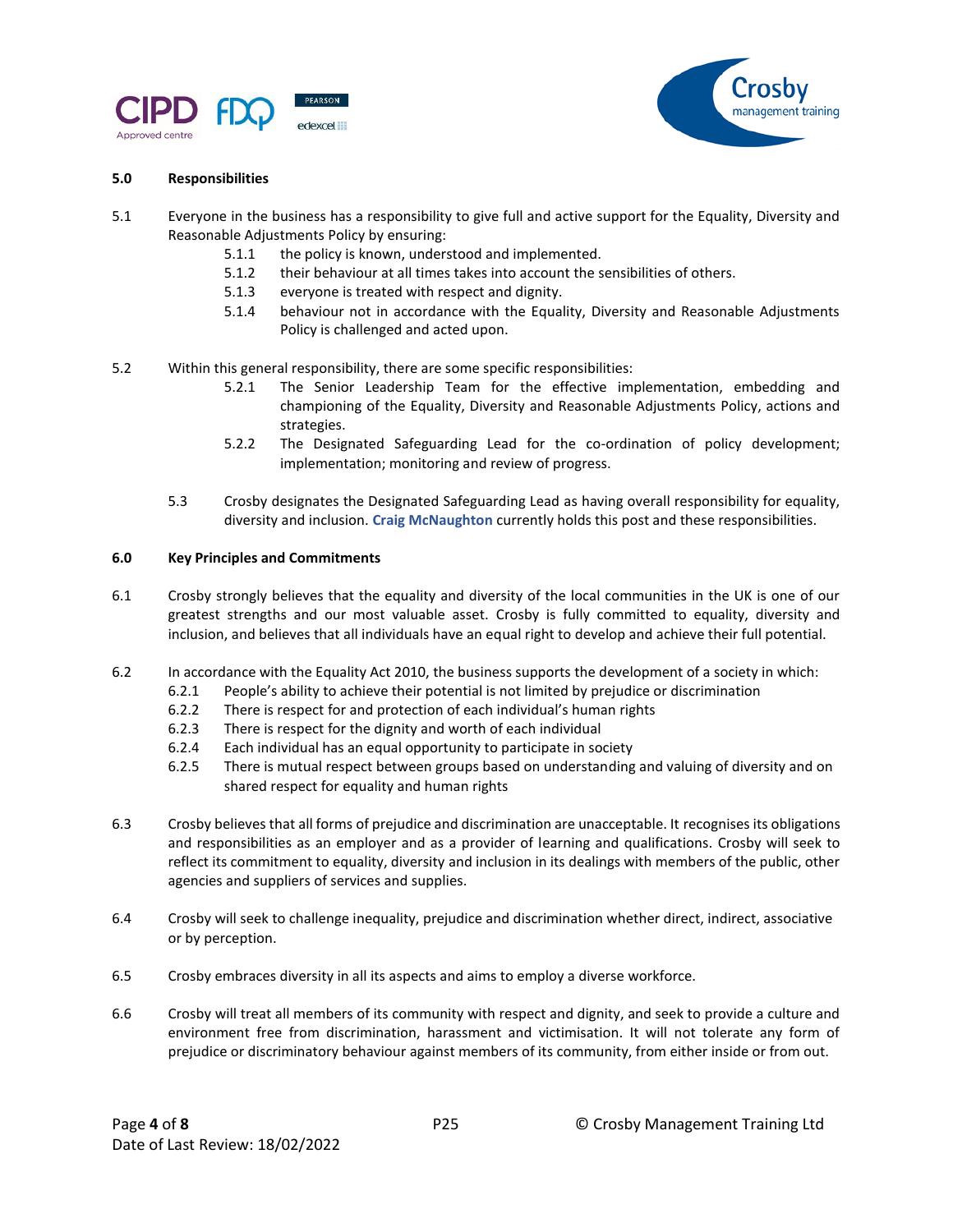



- 6.7 In seeking to achieve a balanced workforce at all levels, Crosby will ensure that no employee, job applicant or candidate for promotion will be disadvantaged, or treated less favourably because of conditions or requirements that are not related to the job. Reasonable adjustments will be made to arrangements and premises to ensure equal access for disabled persons.
- 6.8 In order to ensure that all persons are treated with equality and fairness at all stages of employment and enrolment and that their treatment is based solely on open, fair and objective criteria, Crosby will ensure that equality issues are embedded into all its policies and procedures.
- 6.9 Crosby is committed to the social model of disability in that we will recognise and remove the barriers that prevent or make it difficult for disabled people to use our services or to be employed by us. These barriers include those not just in the physical environment but the attitudes and behaviour of employees, learners, our policies, systems and processes that govern how we carry out our functions.

## **7.0 How the business will ensure that equality, diversity and inclusion is at the heart of all activity**

- 7.1 By requiring management to lead by example in treating all employees and learners with respect and being fair and reasonable.
- 7.2 By expecting all employees and learners to behave in a way that others will see is respectful and fair to them.
- 7.3 By continuing to review systems by which any behaviour that is intimidating, discriminatory or otherwise contrary to the Equality, Diversity and Reasonable Adjustments Policy can be dealt with rapidly and effectively, in an environment which positively supports those who challenge such behaviours.

### **8.0 Reasonable Adjustments**

- 8.1 A conversation will be had with all learners at induction, and they shall also be required to complete enrolment documentation that requests they disclose any pre-existing condition, to determine if any needs for reasonable adjustments are to be considered.
- 8.2 Any reasonable adjustments identified will be recorded and applied within the assessment methodologies and processes. This will be agreed with the IQA so that internal reasonable adjustments are taken into account. Any assessment variations outside of internal adjustments will be referred to Awarding Organisation arrangements as outlined in the AO's centre handbook.
- 8.3 Reasonable adjustments must not impact on the validity or reliability of the outcome of the assessment, or reduce the rigor involved in the assessment process, as this could result in the learner gaining an unfair advantage. Instead they must allow the learner the appropriate access to the assessment while also maintaining the assessment's integrity.
- 8.4 All reasonable adjustments should be used to maintain a consistency in the way in which the learner works rather than providing them with an artificial setting that may give them an advantage purely for the assessment.
- 8.5 Depending on the circumstances of the learner, reasonable adjustments that may be deemed suitable include:
	- 8.5.1 allowing the learner extra time to complete the assessment.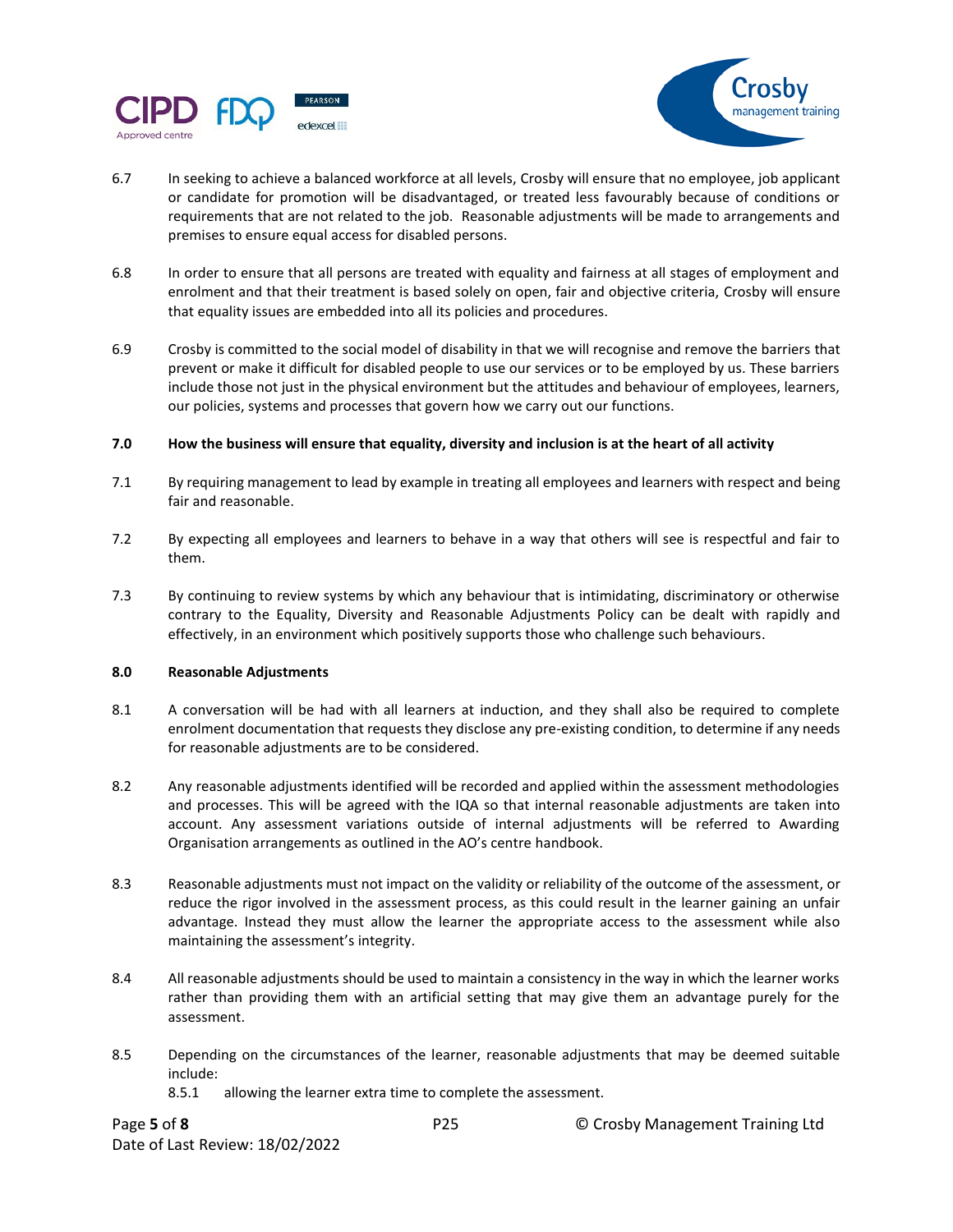



- 8.5.2 adapting the assessment materials and/or location to make them accessible for the learner.
- 8.5.3 providing the learner with additional resources or facilitators to ensure they are able to interact fully with the assessment process.

## **9.0 Special Considerations**

- 9.1 Each request for special consideration will be dealt with on its individual merits. Claims for special considerations will be applied in line with Awarding Organisation arrangements set out in the AO's centre handbook. Advice will be sought from the Awarding Organisation in respect of individual special consideration cases.
- 9.2 Special consideration requests will not be made on the sole basis of disability or learning difficulty. These circumstances should be raised earlier in the apprenticeship/course and reasonable adjustment(s) sought after.

## **10.0 Equality, Diversity and Inclusion Data Review**

- 10.1 The Designated Safeguarding Lead, supported by the Central Support Team, will monitor and evaluate achievement in respect of equality and diversity by taking the following actions:
	- 10.1.1 gathering statistical data in relation to employees and learners, analysing the statistics, identify any issues arising and working with individuals and/or groups to make proposals for specific actions to address inequalities identified.
	- 10.1.2 obtaining feedback from employees and learners through questioning, meetings, analysis of complaints and correspondence.
	- 10.1.3 ensuring marketing, recruitment, selection and enrolment procedures and training conform to equality, diversity and inclusion commitments and requirements.
	- 10.1.4 ensuring learning and assessment takes account of equality issues in terms of access, content and delivery.

# **11.0 Equality, Diversity, Inclusion and Fundamental British Values Training**

11.1 Crosby will provide, and assess the impact of, a range of equality, diversity, inclusion and Fundamental British Values training packages for our learners and employees, and mandatory training for staff at induction, and as part of on-going training. All managers will receive training on advancing and managing equality, diversity, inclusion and Fundamental British Values. Bullying and harassment training will also be delivered on an on-going programme. We will continue to raise awareness of equality issues through training and individual development e.g. the training and assessor observation process and appraisal.

# **12.0 Monitoring and Evaluation**

- 12.1 Crosby will monitor aspects of staffing and is committed to the collection of statistics, analysis of data and presentation of data. This will include composition of the existing workforce and the recruitment process, looking at the workforce with reference to age, ethnicity, disability and gender, sexuality and belief in particular.
- 12.2 Crosby will also categorise employees according to grade; contract type, i.e. whether full-time or part-time, permanent or temporary; age; length of time in post; place of work, salary etc. Records will also be kept of training, appraisals, promotions and contracts/conditions.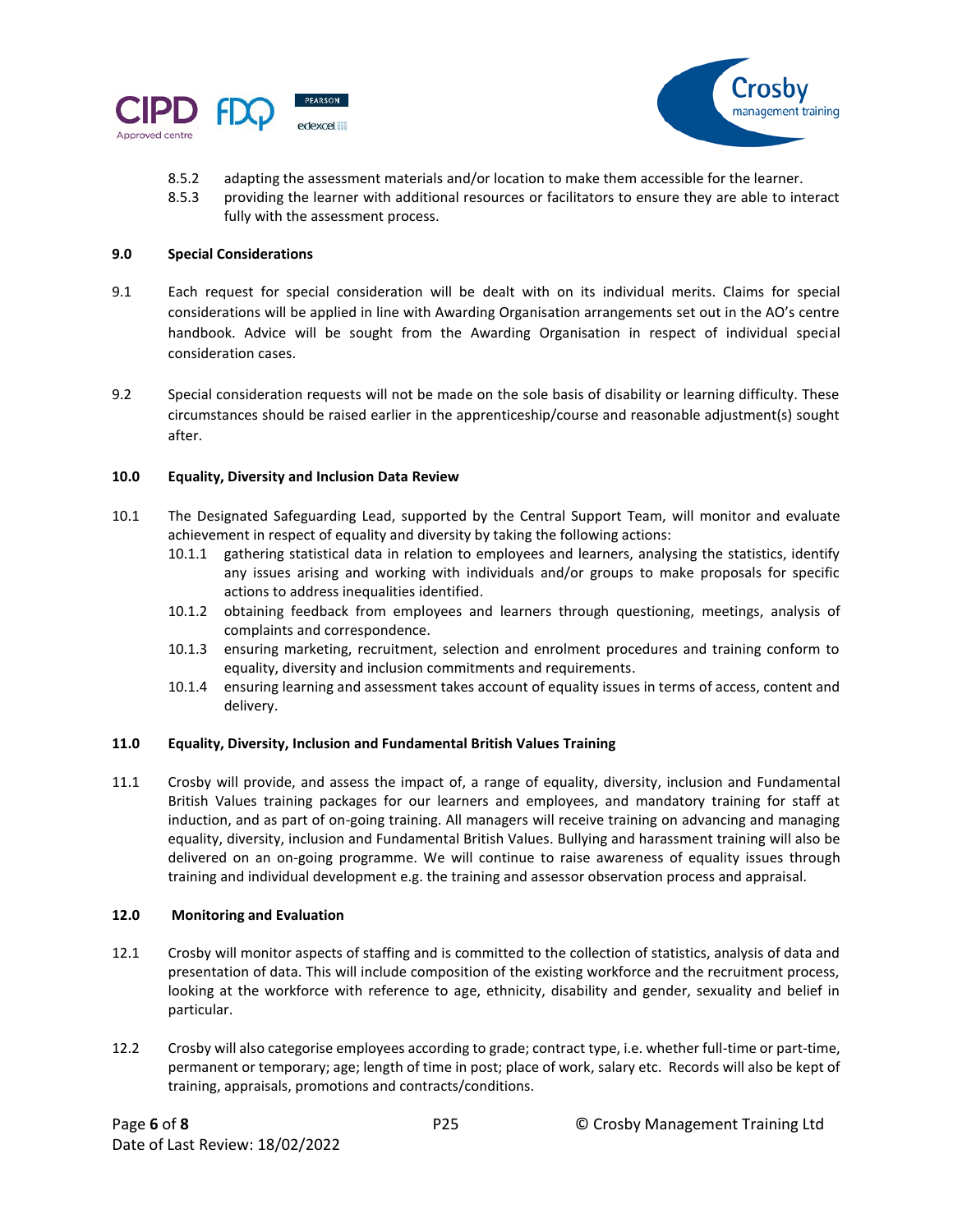



12.3 After the employment relationship has ended, Crosby may retain statistics; data about the composition of the workforce, including appraisal and promotion records on an anonymous basis for the purpose of carrying out equal opportunities monitoring, and may also look at reasons for resignation and resignation rates.

#### **13.0 Positive Action**

- 13.1 Crosby undertakes to follow positive action measures allowed by law to rectify disadvantages in employment and training revealed by monitoring.
- 13.2 Positive action allows Crosby to:
	- 13.2.1 provide facilities or services (in the form of training, education, or welfare etc.) to meet the special needs of people from particular under-represented groups.
	- 13.2.2 target job training and/or educational opportunities at particular groups that are underrepresented in a particular area of work/study and encourage applications from such groups.
- 13.3 Positive action strategies are intended to be temporary measures only. They are under regular review, and they cannot be used once the special needs have been met, or if under-representation no longer exists.
- 13.4 This policy will be reviewed on a regular basis in accordance with legislative developments and the need for good practice.

### **14.0 Procurement and Partnerships**

- 14.1 Crosby acknowledges that our 'general' duty to promote for example: disability, race and gender equality extends into those situations where any of our training or services are contracted, or sub-contracted, to other companies, organisations, groups or individuals, as well as direct works such as building works and repairs.
- 14.2 Crosby will continue to impact assess our procurement, tendering and contract management processes as an early measure to ensure that meeting the equality duty is built into the procurement process. This will ensure that services are provided in ways which promote equality, diversity and inclusion and eliminate discrimination and harassment. We will monitor any outsourced service providers to ensure they are fully aware of this policy and comply with our organisational requirements when acting on our behalf.
- 14.3 In addition to the above, Crosby recognises that if there is partnership working with other organisations, our responsibility to promote equality, diversity and inclusion in our work continues to apply.
- 14.4 Crosby will ensure that all our partners support us in meeting the 'General' and, where relevant, the 'Specific' elements of the equality duty, as appropriate to the precise form of partnership. We will also ensure that our partners receive a copy of this Equality, Diversity and Reasonable Adjustments Policy and that it is considered at an early stage in our entering into partnership agreements.

#### **15.0 Breaches of Policy and Complaints**

15.1 Proven acts of discrimination, harassment, abuse or victimisation will be treated as a serious disciplinary offence. Employees and learners who feel they are being discriminated against should seek resolution